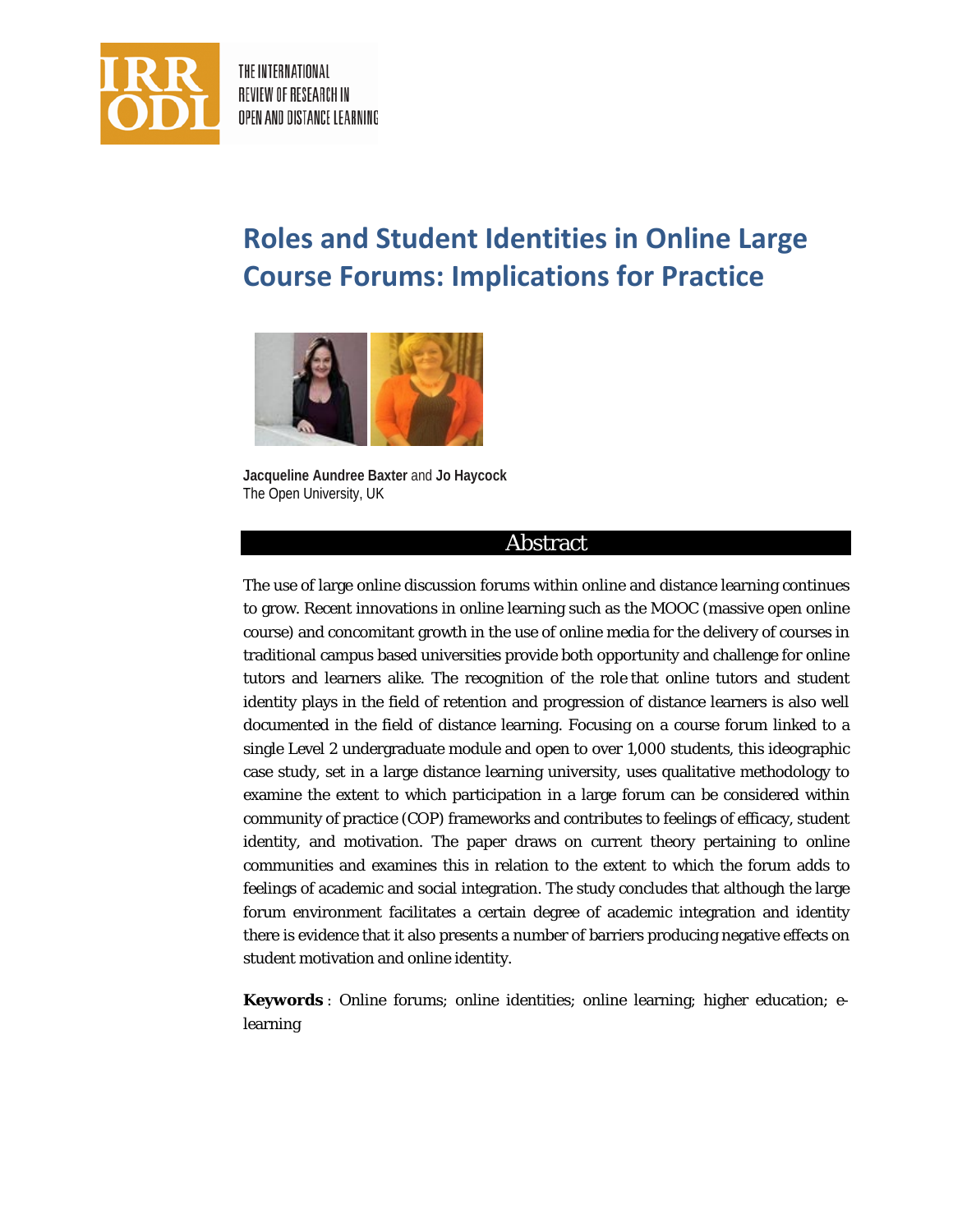#### Background

With 65% of its offering delivered online and 7,000 tutors supporting learning, the university offers 473 undergraduate modules, 60 continuous professional development modules, and 146 post-grad modules with 89% of students studying in order to further career aims. Since its inception in 1969 the university has taught over 1.8 million students using a blend of both online and face-to-face pedagogy. But a number of recent reports suggest that not only distance learning universities and their students stand to profit by new developments in online learning, but that traditional campus based universities can transform learning journeys by applying research into online pedagogies to turn to their advantage (OLTF, 2011): This is particularly important in light of the development of mass online open courses (MOOCs). This paper uses as its case a large online forum open to undergraduate students in order to study the ways in which engagement or non-engagement with the forum both aids and presents barriers to student motivation and feelings of agency. Agency has been found to be a key element in the formation of working and professional identities (see for example Baxter, 2012; Lave & Wenger, 1991), and relates to feelings of being in control, on the part of the individual. This level of control has been found to be particularly important in the way in which it engenders feelings of positive motivation and links strongly to student retention and feelings of success (see Baxter, 2010, 2012). In drawing upon theory relating to online communities of practice (Hammond, 2000; Lave & Wenger, 1991; Wenger, 1998) and online identity (Baxter, 2012, 2012a) it explores the ways in which a large online forum contributes to learners' sense of agency and identity.

### **Context**

For some time now the use of online forums in distance learning has formed a substantial element of research into distance and online learning. Research has focused upon both practical approaches to online moderation as well as studies into the degree to which they can motivate and engage students in order to enhance their learning journey (see for example Cleveland-Innes & Campbell, 2012; DeSanctis, Fayard, Roach, & Jiang, 2003). Some researchers suggest that the degree to which distance learners engage in online forums can be indicative of their capacity to progress within their studies, linking to both progression and retention (Baxter, 2012a; Baxter & Martyn, 2010).

A number of researchers have investigated online forums as communities of practice, focusing on the ways in which they move their online learner participants from novice to expert status (Shea & Bidjerano, 2009). Research into this function of online forums has become a leitmotif of studies in this area and the term has taken on nuanced meanings depending upon how and in what context it is used. Johnson's survey of current research on online communities of practice (2001) distinguishes between virtual communities as 'designed communities using current networked technology', making the distinction between these communities and communities of practice, which *'*emerge within the designed communities via the ways their participants use the designed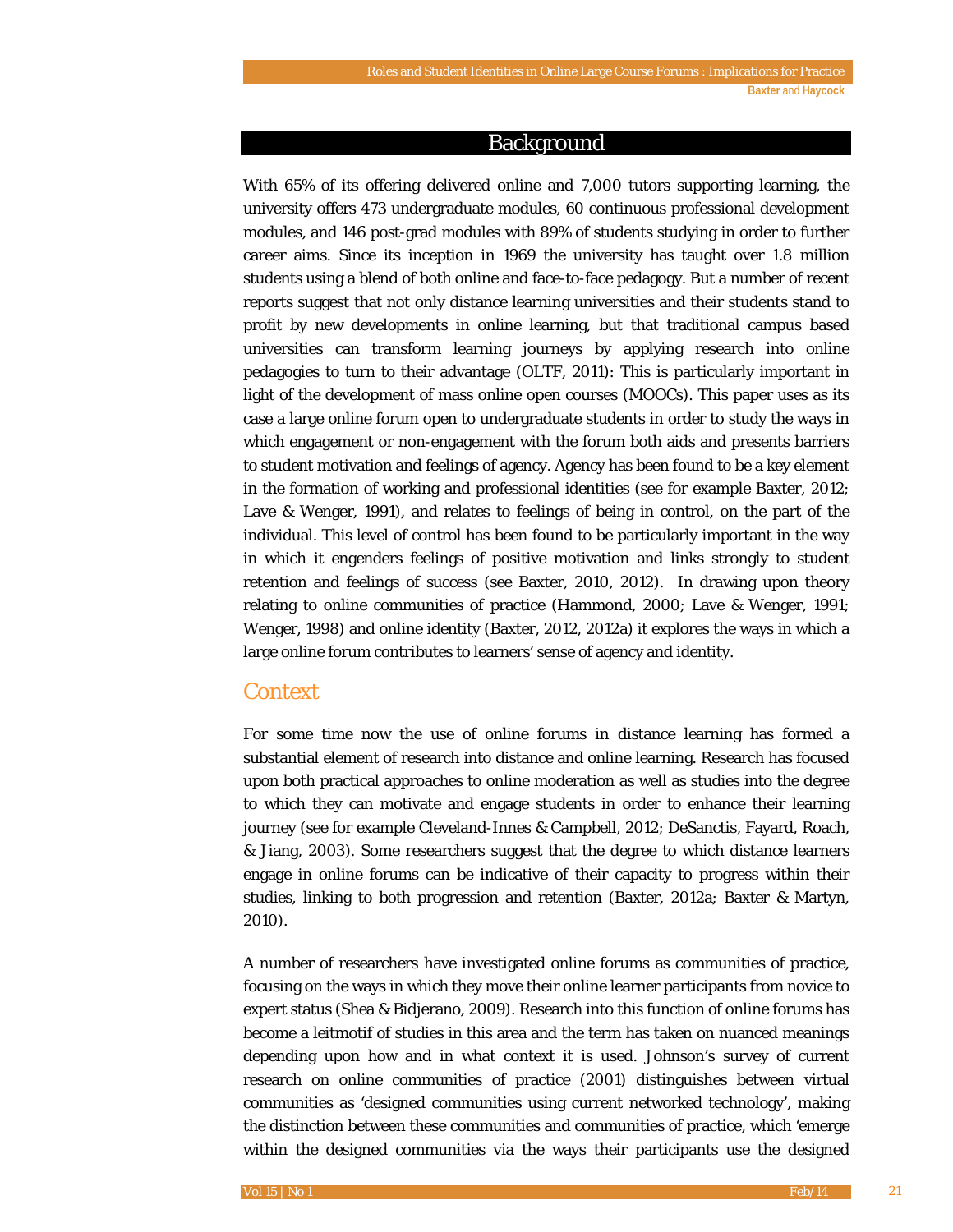community' (p. 45). Work into the learning value of such communities has been investigated by a number of researchers: Jean Lave and Etienne Wenger (1991) termed it *situated learning* and focused on the constructivist nature of learning in this environment, identifying key elements of the environment as 'ill structured questions, learning in the social and physical context of real world problems, including group activities, collaboration and team work, shared and often negotiated goals' (p. 42). But Wenger's later work on the way in which participation within a community of practice forms and shapes identities sees identity in practice as neither self-reflective nor discursive (Lave & Wenger, 1991, p. 151)*.* A body of research within online communities disputes this, arguing that online identity in text based online communities is in many ways a discursive construction, formed from the way in which participants engage textually within the environment and reflect on the ways in which their posts reflect their online identities (see for example Garrison & Cleveland-Innes, 2005; Hewitt & Forte, 2006).

This area of research also reflects on the role of the online moderator (or tutor) in the creation of this online identity and the ways in which both cognitive and metacognitive strategies may be employed in order to foster engagement and participation whilst concomitantly strengthening the online identity through a deeper and more productive engagement with the environment (Garrison, 2007). Since then, both the role of the facilitator and the confidence and ability of the learner to participate in these forums have exercised many researchers; latterly in the context of massive open online courses (MOOCs), which rely upon large forums as a central part of their pedagogy (Anderson & McGreal, 2012).

Investigation in online participation has more recently come to focus on the affective dimensions of integration, examining the role of emotions on motivation to participate (Angelaki & Mavroidis, 2013). Angelaki and Mavroidis, in common with other researchers in this field, link emotions to the ability to create online social presence and remark that it is 'more significant to women rather than men, in particular, elements of 'the expression of emotions and non-verbal communication' (p. 90). Studies in this area have also identified the pivotal role played by metacognition in online learning: 'the ability of learners to take responsibility and control of the construction of meaning and confirmation of knowledge' (Akyol & Garrison, 2011, p. 183). Raised levels of metacognition and, to a certain extent, motivation were also found in studies involving peer facilitation amongst students, such as the study carried out by Hew and Cheung (2008). Their research investigated the depth of threads in particular student to student interactions, and identified particular forms of Socratic questioning techniques and ways in which differing types of questions promoted deeper student to student interaction, as evidenced by more extensive threads (see for example Mazzolini & Maddison, 2003), this then leading to heightened levels of confidence and enhanced participation. Henri's taxonomy of interaction identifies stages of participation in online forums (1992) (see Figure 1). This study takes a constructivist view of identity formation with learning and community integration as central to online student identity formation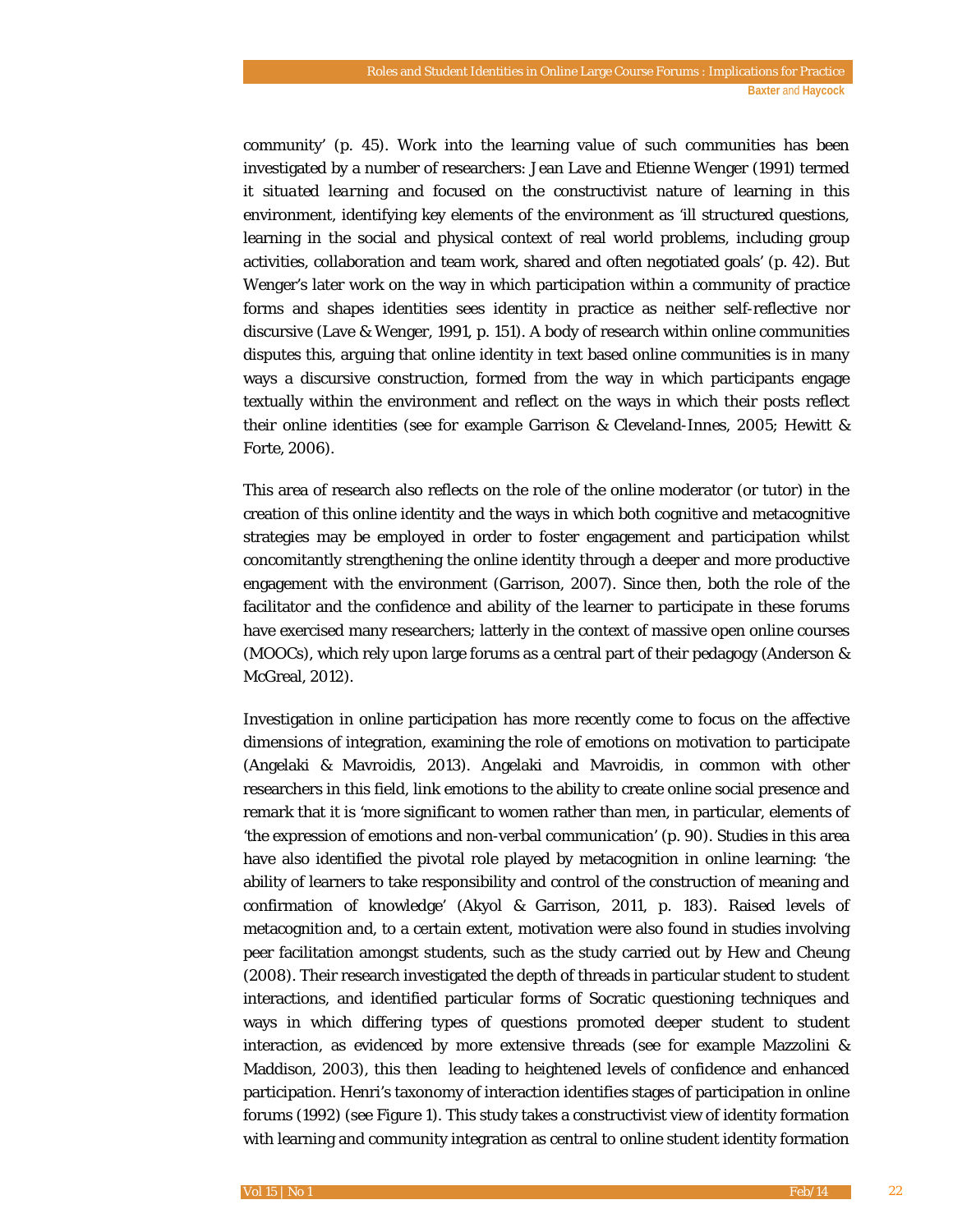(Baxter, 2011; Lave & Wenger, 1998). Figure 1 illustrates the ways in which the student moves from a relatively peripheral role in the community through to full integration. The increasing levels of learner confidence gained through this form of forum integration links positively to motivation, retention, and learner resilience (Burke & Reitzes, 1981; Duemer et al., 2002). Although at first glance there seems to be little difference between the quasi-interactive and interactive elaborative stages, in terms of participation and learner integration into the forum, the step is significant. The quasiinteractive stage involves merely making reference to the contributions of others, without really using the information in order to build on the point. In contrast, during the interactive elaborative stage of participation, the student uses the points made by other students in order to either challenge or support. This has the effect of not only strengthening their argument, but also provides a cohesive element to the debate, rather than the list of disparate arguments and statements that often feature in the independent and quasi-interactive stages.



*Figure 1*. Henri's taxonomy of interaction (1992).

These extended discussions have been linked in other studies to the extent to which students feel agentive online, increasing their social presence and linking to motivation and efficacy (see for example Thomas, 2002).

# Identity and Community

A number of studies have linked a strong and salient online identity to learner agency, resilience, and learner motivation to progress (see for example Baxter 2012a; Xie, DeBacker, & Ferguson, 2006) and identified role and engagement with communities of practice as being a central element within this online identity, influencing both online behaviours and emotions.. The constructivist premise upon which online pedagogies are based, in common with humanist theories of learning, considers that working identities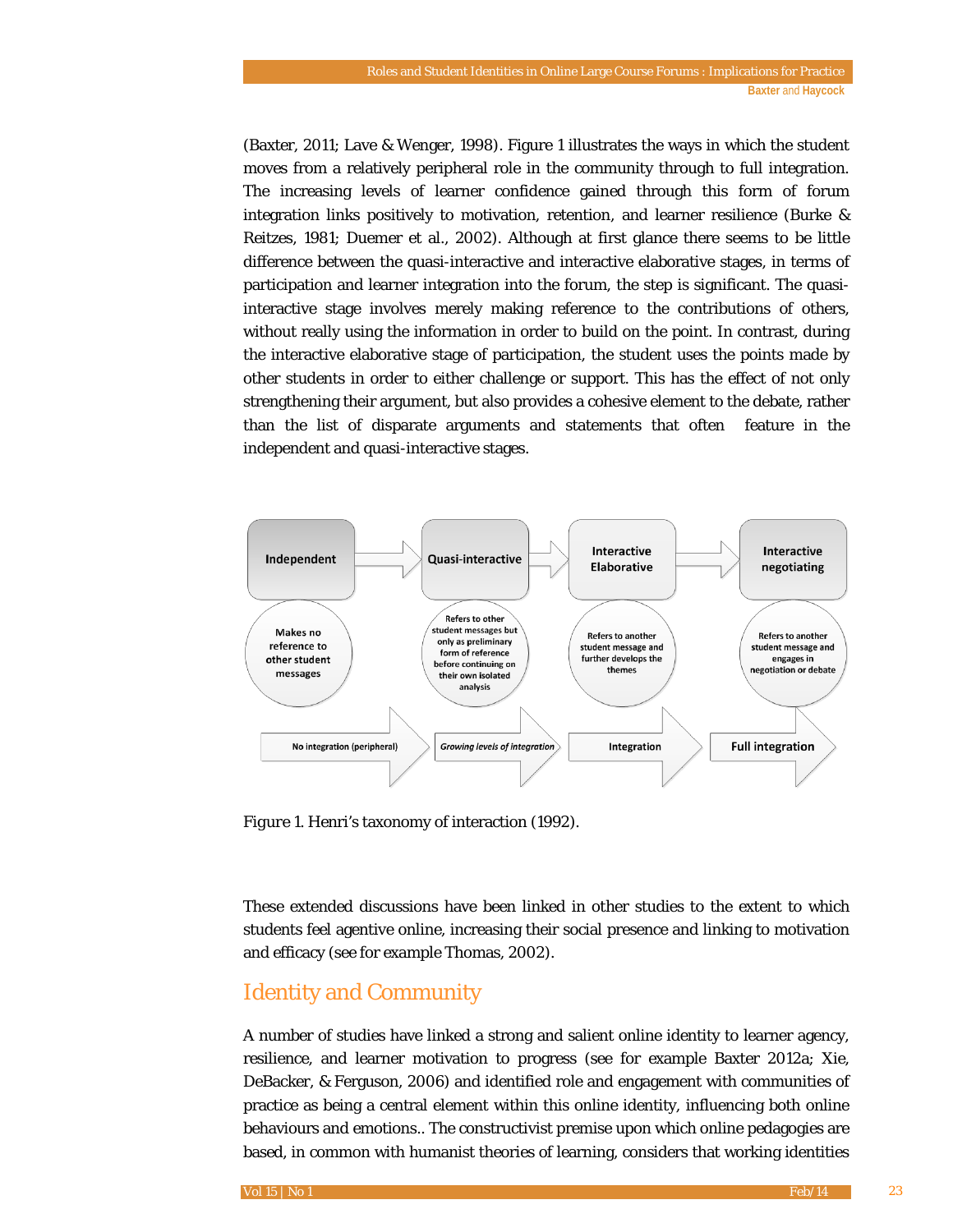are constructed and used in order for individuals to make sense of their working environments (see for example Jonassen, Davidson, Collins, Campbell, & Haag, 1995). But to what extent do large online forums, now commonly used within both conventional distance offerings and MOOCs, contribute to a salient learner identity and what factors inhibit the development of this in the online context? The results from an early pilot focusing upon a large online forum open to over 2,000 students (Haycock, 2008) revealed that although over 50% of respondents stated a preference for large national forums compared to smaller forums based around individual tutor group, a substantial amount expressed concerns about the ways in which they portrayed themselves online (social presence). This concern extended to how this reflected upon both their identities as students and their ability to feel part of the forum. Research carried out in 2012 (Baxter, 2012a) reflected that these concerns often presented barriers to motivation and student progression. Both projects reflected a need for students to feel part of a community in order for them to feel authentic and agentive. This is also supported by work done elsewhere (see for example Johnson, 2001).

Feelings of belonging to a community have been identified as being a core element in the construction of salient and robust working and student identities (see for example Caravallo Johnson & Watson, 2004). Figure 2 summarises elements identified within current literature on forums as online communities of practice which contribute and act as barriers to feelings of inclusion and motivation leading to strong learner identities.



*Figure 2*. Key findings from current literature on forums.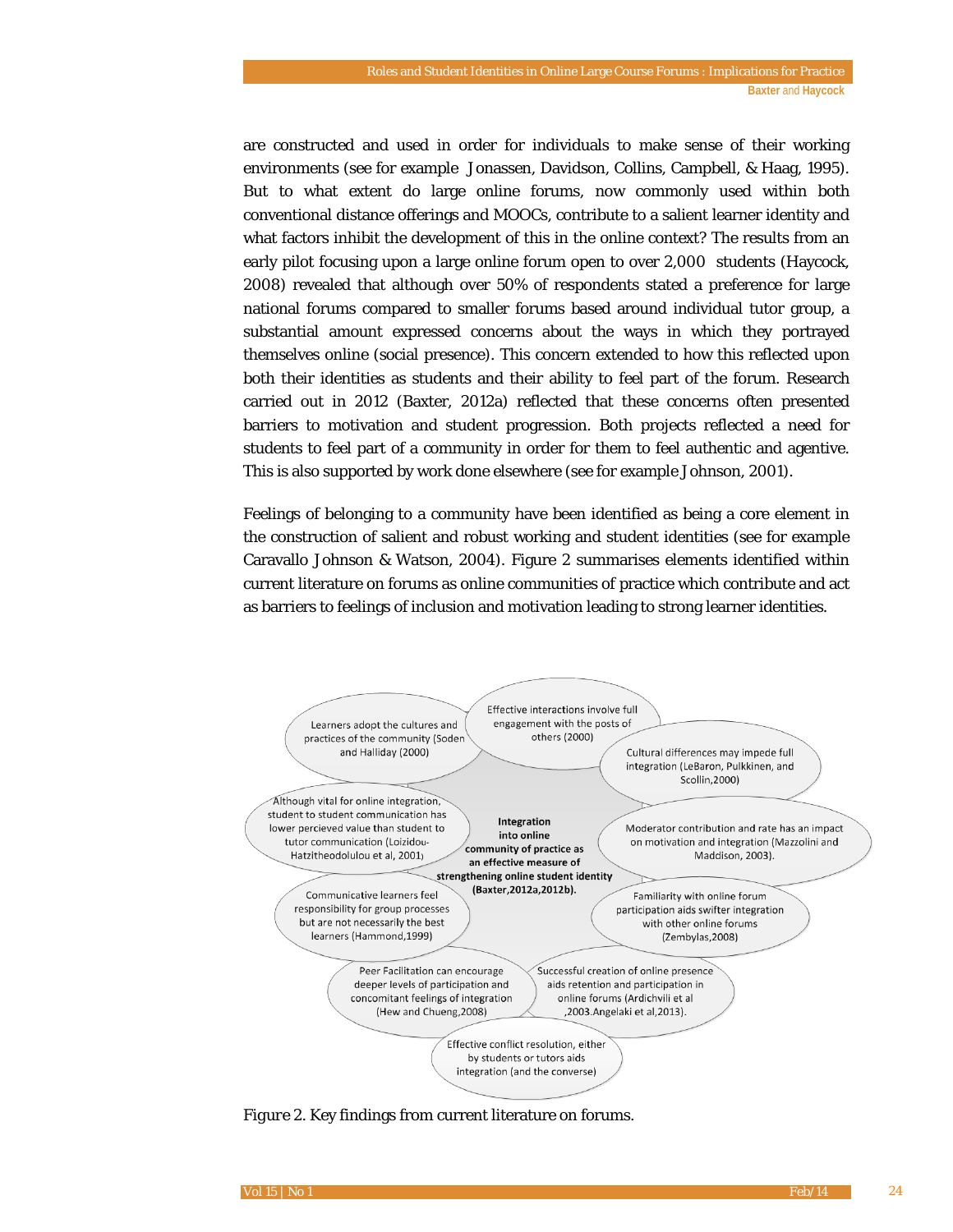The diagram illustrates a number of elements relating to enhancement of learner identity and motivation in the specific context of online forum engagement. It reveals a complex mix of elements which have been found to influence the extent to which students engage and participate on forums. The illustration also highlights areas which may present difficulties and barriers to community integration and learner motivation; for example, if familiarity with the online forum aids swifter integration in other online forums, does this cause problems of combining those with little or no experience of this type of interaction in the case of those adept in the use of other forms of social networking?

This discussion has revealed that successful online learning communities engage learners and enhance learner identities but the existence of particular barriers may be detrimental to this process, and raised three key questions for this study:

- What elements of online participation in a large forum enhance learner identity, both integrating the learners into the community and concomitantly enhancing their learner identity and sense of agency?
- Do student to student interactions enhance learner identity or do they have lower perceived value in terms of creating feelings of inclusion in the community of practice?
- What value is there in taking community integration from an identity perspective in the study of large online forums?

#### Method

This case study, based at The Open University UK, focuses on a student forum based on a single Level 2 module upon which 2,800 students were registered. The module is a compulsory component within a BSc (Hons) degree and focuses on elements of basic developmental psychology. At the time of the study 50% of the students who registered on the module had already completed one or other of the compulsory Level 2 modules. However for a significant proportion of students (20%), this module constituted their first experience of Open University study.

The forum itself is one of a number available to students; whilst undertaking the module students have access to a number of forums: The closed course conference comprises a Main Module Forum and separate forums for each assignment and the exam. Additionally there is a student run and moderated forum which is more often used between presentations. The purpose of the forum is peer support during the module study. A single moderator is available to make sure that guidelines are followed and a code of conduct is adhered to.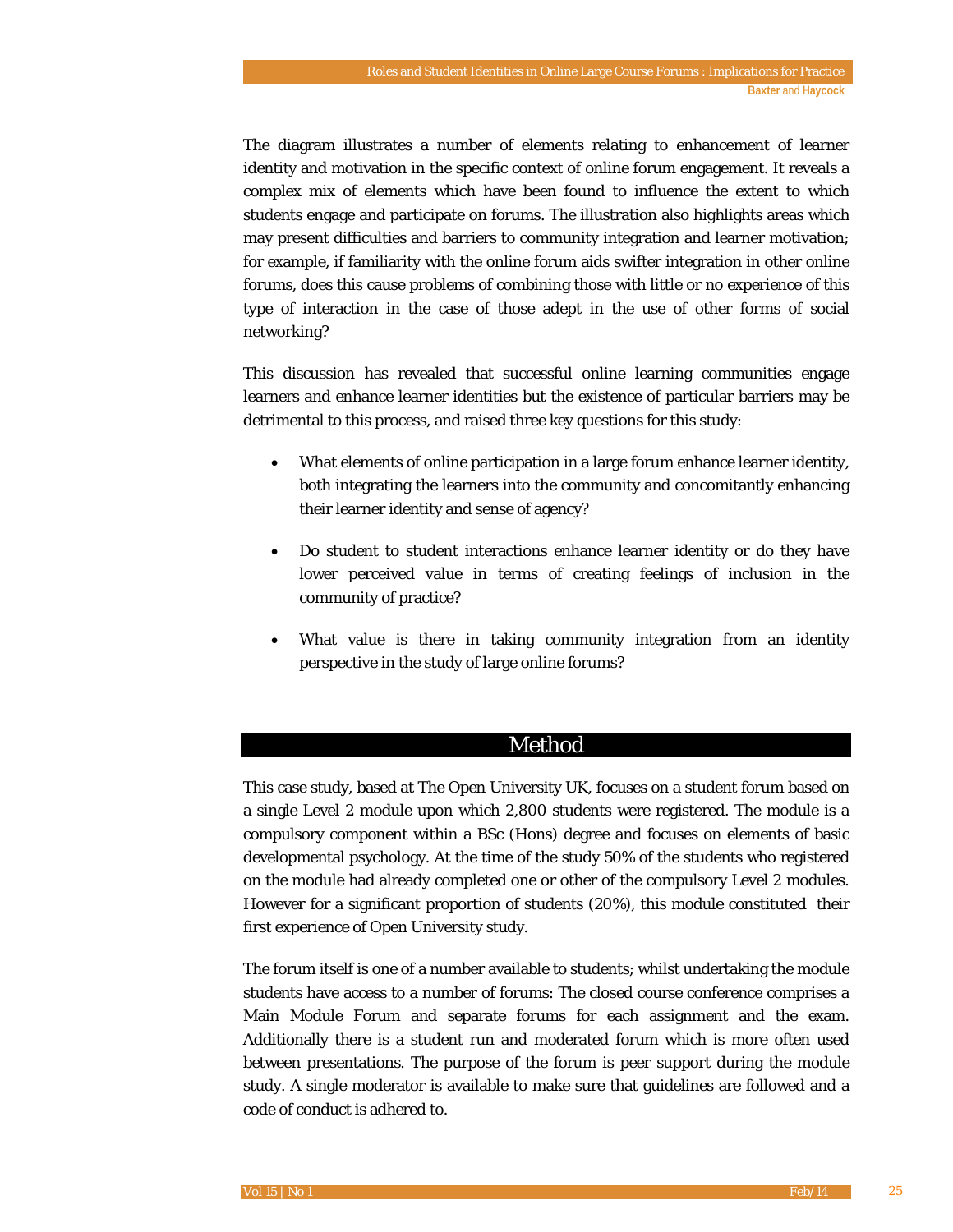# Sample

In order to benefit from ease of access and the remote geographical dispersion of students, the survey was hosted online (Hewson, 2003). It has been argued that this form of data collection can provide more candid information than that provided in other forms of data collection, particularly when used within the context of tutor student research (Johnson, 2001). The online survey aimed to target all students registered on the module; this includes those who rarely or never post as well as those who regularly post or those who use the facility in a read only capacity. More commonly termed 'lurkers' the rate of these has been found to be variable, but current research estimates that as many as 45 and 99% of the population of an online forum may fall into this category, making it essential that their thoughts are sought and represented in the final analysis (Preece, Nonnecke, & Andrews, 2004).

The final sample consisted of 1,000 randomly selected students (177 male and 823 female) from across two cohorts of the chosen module and final responses were gained from 100 students. The sample was selected by the University Student Research Panel and university codes of ethics were applied. All participants signed an ethics statement outlining the use of data and research protocols.

The particular challenges of tutors carrying out research with students is well documented in the literature (Groundwater-Smith, 1998; Reason & Bradbury, 2001), raising issues not only in terms of partiality, but also in terms of the degree of candour within this type of investigation. The research within this project was carried out by the forum moderator, herself a tutor on this particular module. In light of this and in light of research evidence which demonstrates that tutor/student research involves this element (Sikes & Potts, 2008), we recognise that some of the responses may have been influenced by this relationship. However whilst the sample was named, the responses were given anonymously.

## Mode of Analysis

The results were downloaded and quantitatively analysed according to the following questions:

Why do students use online forums?

What is the most common use for this type of forum?

What were self-reported student confidence levels when using online forums?

Qualitative responses to the survey were then analysed using the framework for community identity integration adapted from Baxter (2012a) and illustrated in Figure 3. This framework draws on four elements of online community integration as the students move from a peripheral role within the community (either as lurkers, or as occasional contributors) to a fuller role in which they make regular posts and engage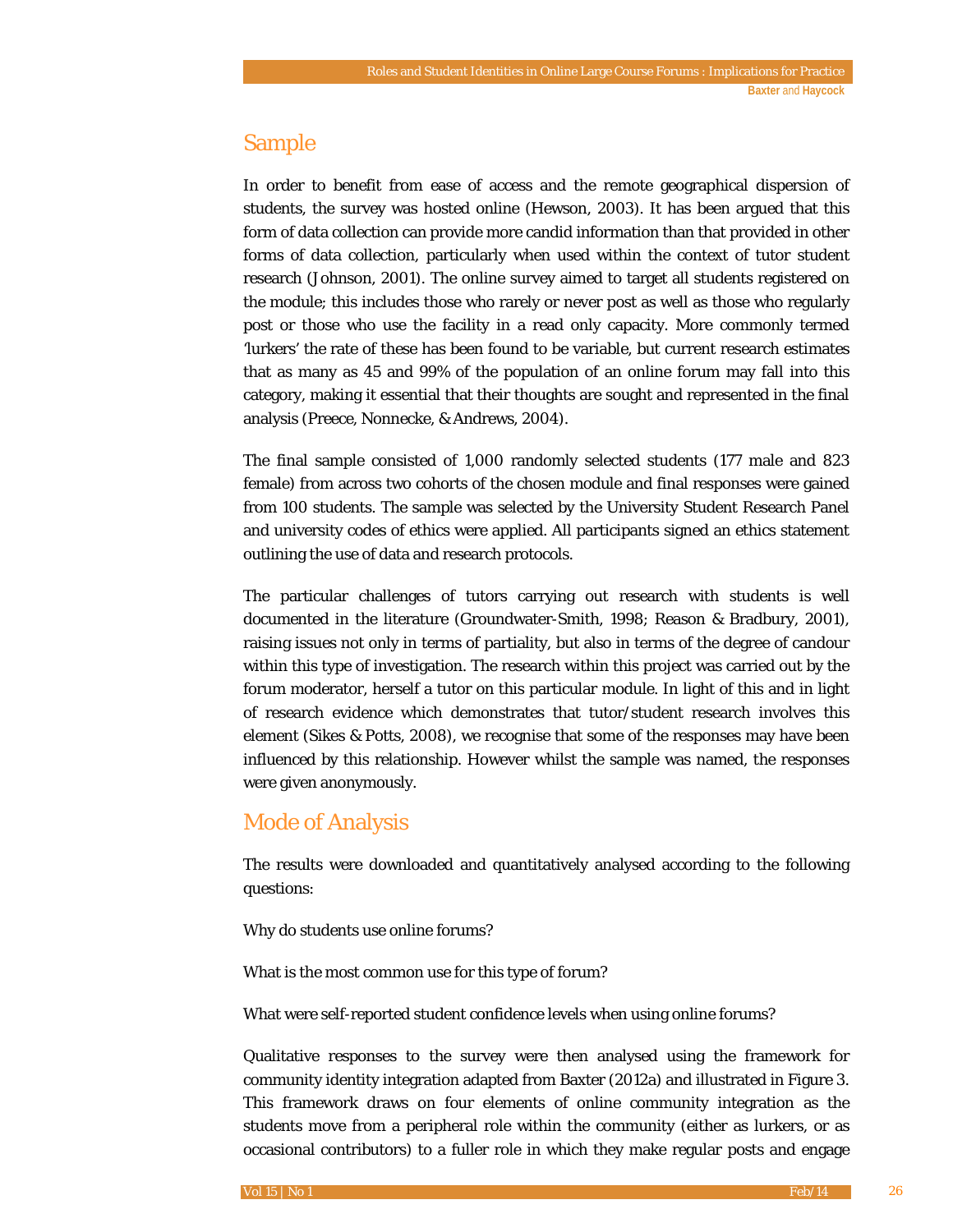more fully with the postings of others. In order to consider student identity within this context the framework draws upon the elements of community engagement outlined in Figure 1, dividing them into four thematic areas: social engagement, academic integration, engagement with peers, and, finally, management and structure of the forum. These areas are further sub-divided into components of each area identified during textual analysis of the qualitative data.

The results are discussed in the section which follows.



*Figure 3*. Elements of data analysis.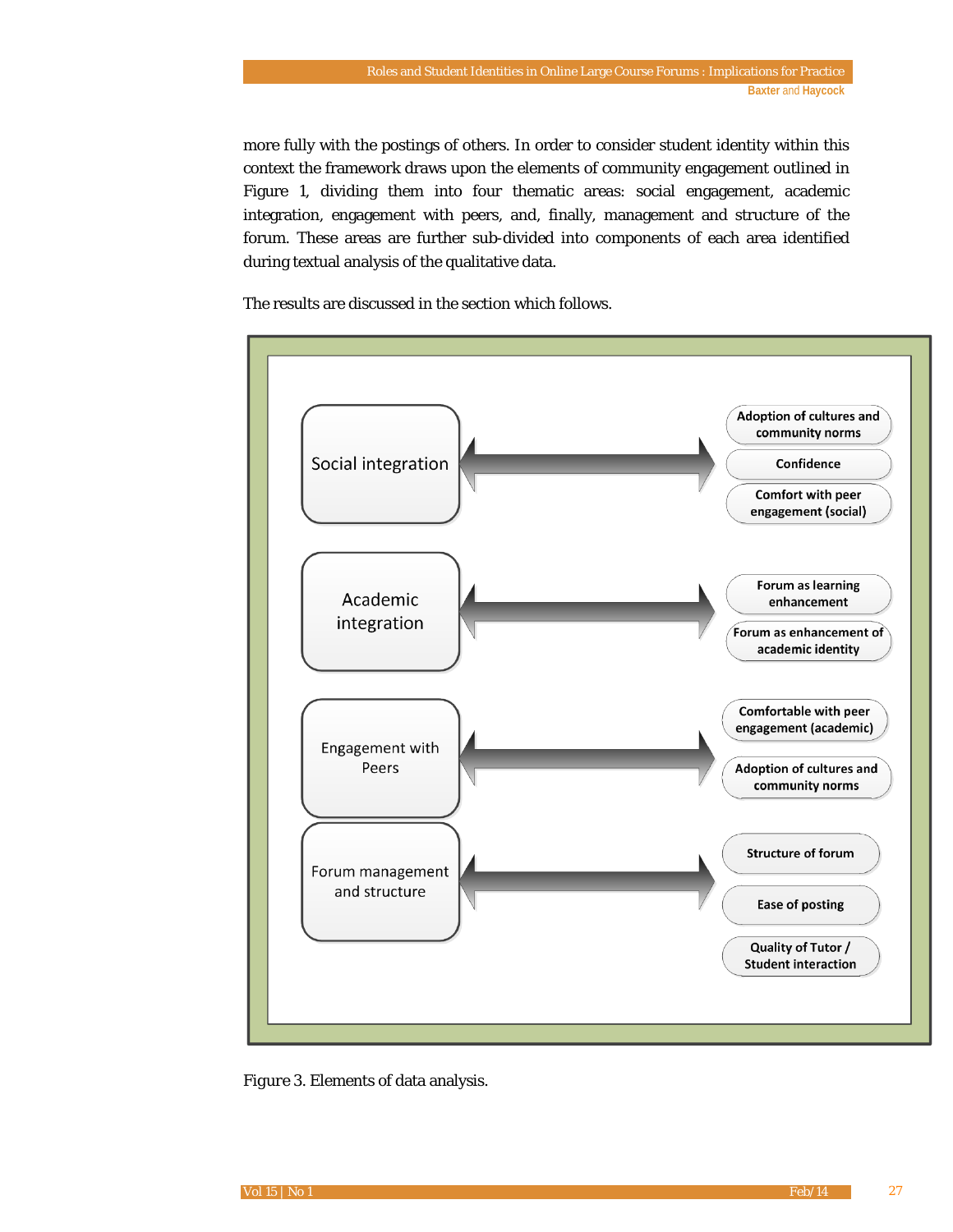### Findings

# Quantitative Findings





*Figure 4*. Use of online forums.

Responses to the two questions in Figure 4 (percentages reflect the fact that students were allowed multiple responses for each question ) revealed that most students (38.1%) participated as occasional posters, whilst those who classed themselves as frequent posters only accounted for 6.2% of the sample; these students read the forum posts as well as posting. A substantial proportion of the students (20.1%) stated that they frequently read posts only, whilst 30.4% stated that they only occasionally read posts. Students in both reader categories did not post on the forum. A small proportion of the sample replied that they never use the forum (5.5%). In terms of forum use, most students reported that they most frequently used the form for advice about assignments (69.6%), whilst there were less students that used the forum for academic debate about course content; this, combined with those who used the forum for a broader view of course topics, added up to a significant 48.9% of students who used the forum as a way in which to integrate with the academic element of the community.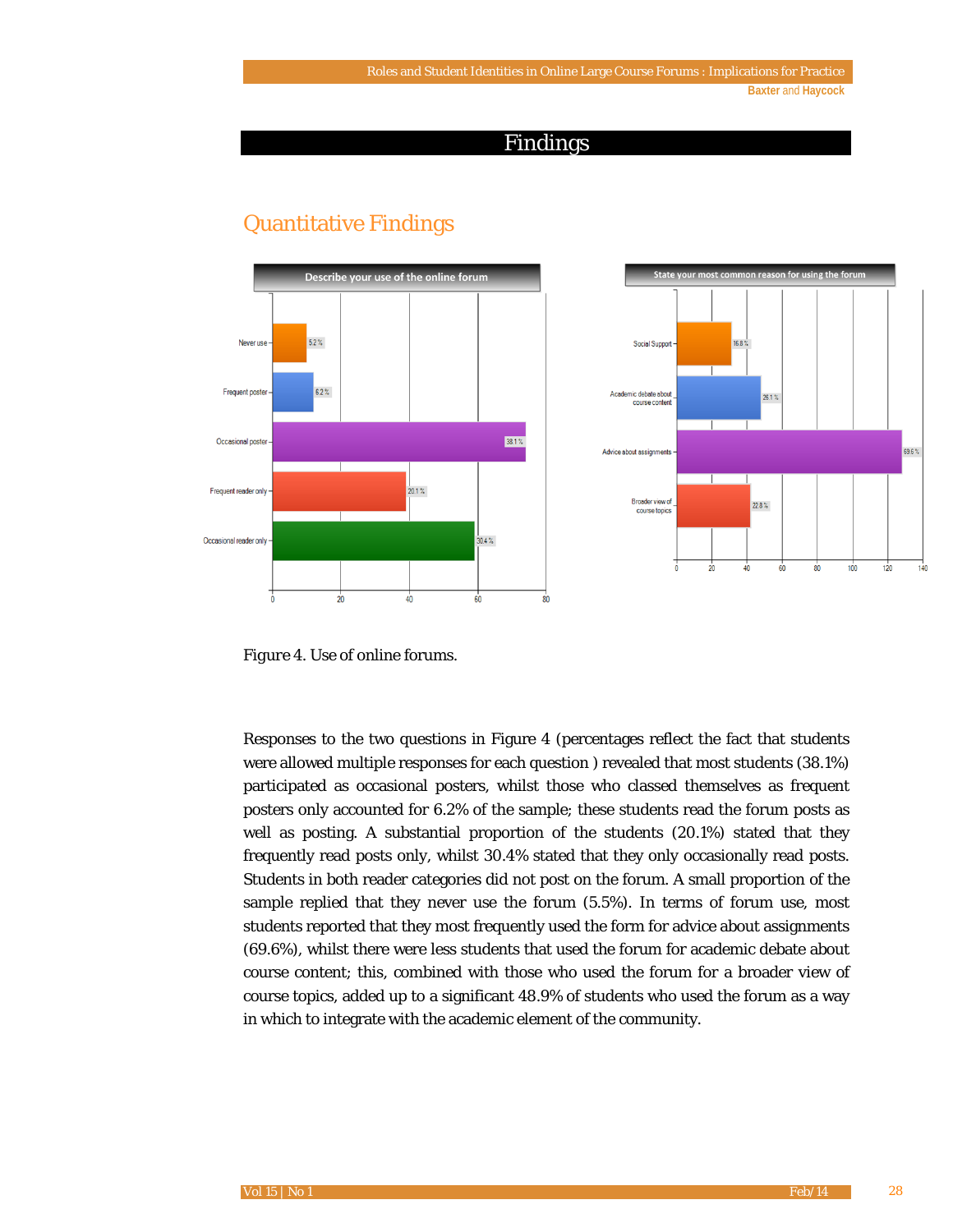

*Figure 5*. Confidence levels in forum posting.

In terms of their confidence in using the forum, just over 30% described themselves as reasonably confident and a total of 70% as either reasonably confident, confident, or very confident; surprisingly only 21% admit to lacking confidence while posting. Although these results are somewhat surprising given the low number of students that post regularly, they do not indicate whether students like or dislike posting on the forum, or whether in spite of feeling confident they have the time or inclination to regularly read and post on the site. In order to further explore the quantitative information we continue our analysis by examining the qualitative comments that emanated from the survey, analysing them in relation to the framework in Figure 3.

### Qualitative Findings

Whilst the quantitative element of the study uncovered some interesting insights into confidence levels and use of forums, the qualitative findings revealed insights into the issues around using forums and the ways in which the students felt about engagement with both their peers and the forum moderator. These areas are discussed in terms of the three areas outlined in Figure 3.

#### **Social integration.**

In terms of individuals' social integration as discussed, the quantitative information seemed to indicate that students were feeling confident about posting on the forum. This would tend to indicate that levels of social integration were fairly high. But on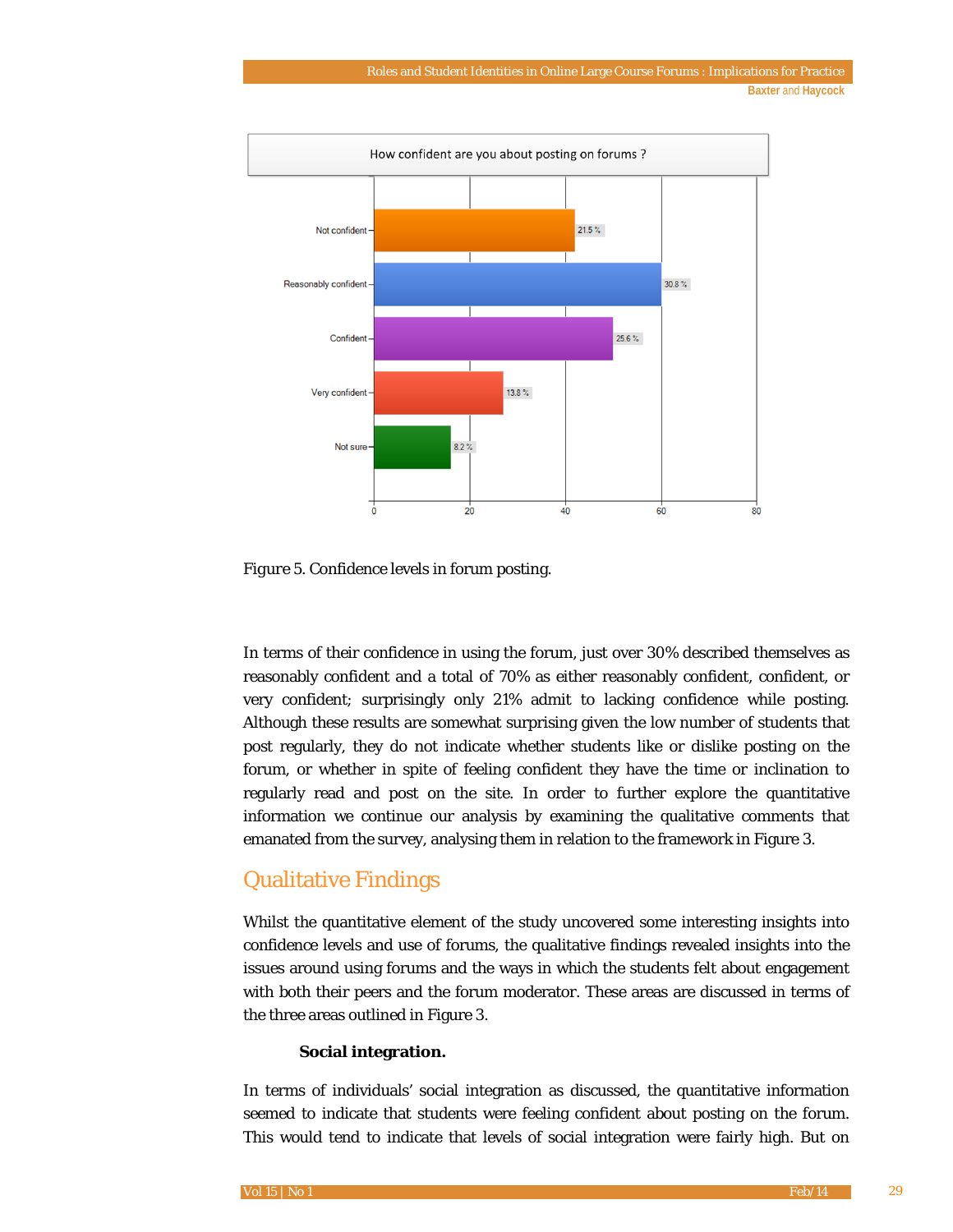closer investigation the qualitative data revealed that in terms of the three analytical categories within this section, students were experiencing problems with both social peer engagement and adoption of forum cultures and community norms. For one student, the fact that the forum seemed to mix social and academic issues made him extremely uncomfortable: "the wider forums drive me to drink ! I would have more confidence in posting if the forums were more TMA or course info restricted" (P1).

Another was torn between a need for the forum as a support system and a dislike of the ways in which other students behaved online: "I think they are a good support system but I have seen them where people argue and it's upset other students which hasn't been very nice! But I like the fact you can discuss everything and anything on there" (F2).

Concerns with the personal nature of the forums was voiced in terms of both the public nature of their posts and also worries about the security of their data; as one student articulated, "I don't feel my data is protected" (F4).

Worries also centred on what others would feel about their postings and what this would mean for their online identity: "I am really worried about what others will think about my posting" (F5).

One student felt that there should be some firm guidelines on the differences between posting to this type of forum and other purely social forums such as Facebook:

> Stuff that you might put on something like Facebook where you are interacting with friends who want to know how well you are doing, they are not always encouraging to other students who may be struggling. I have seen many instances of this where virtual arguments have broken out. (F12)

But there were also some very strong indications that past experience, not only of university forums but of online chat rooms generally, contributed strongly to students' ability to both create online presence and confidence to post: "Having a go and using online chat-rooms, [gives me confidence to contribute] (F14).

The insights into the social element of integration into the community of practice are important in terms of the ability to learn in the social context of real world problems, identified by Etienne Wenger as being core to a community of practice (1998). However there appears to be an assumption by students that the social elements of interaction within this community can give rise to dissent amongst users and impact negatively on both online confidence and presence. Research into the use of online social networking sites, such as the study undertaken by Ellison and colleagues in 2007, revealed that use of Facebook was linked with feelings of psychological well-being, 'Suggesting that it might provide greater benefits for users experiencing low self-esteem and low life satisfaction' (Ellison, Steinfield, & Lampe, 2007, p. 1143). If this is the case then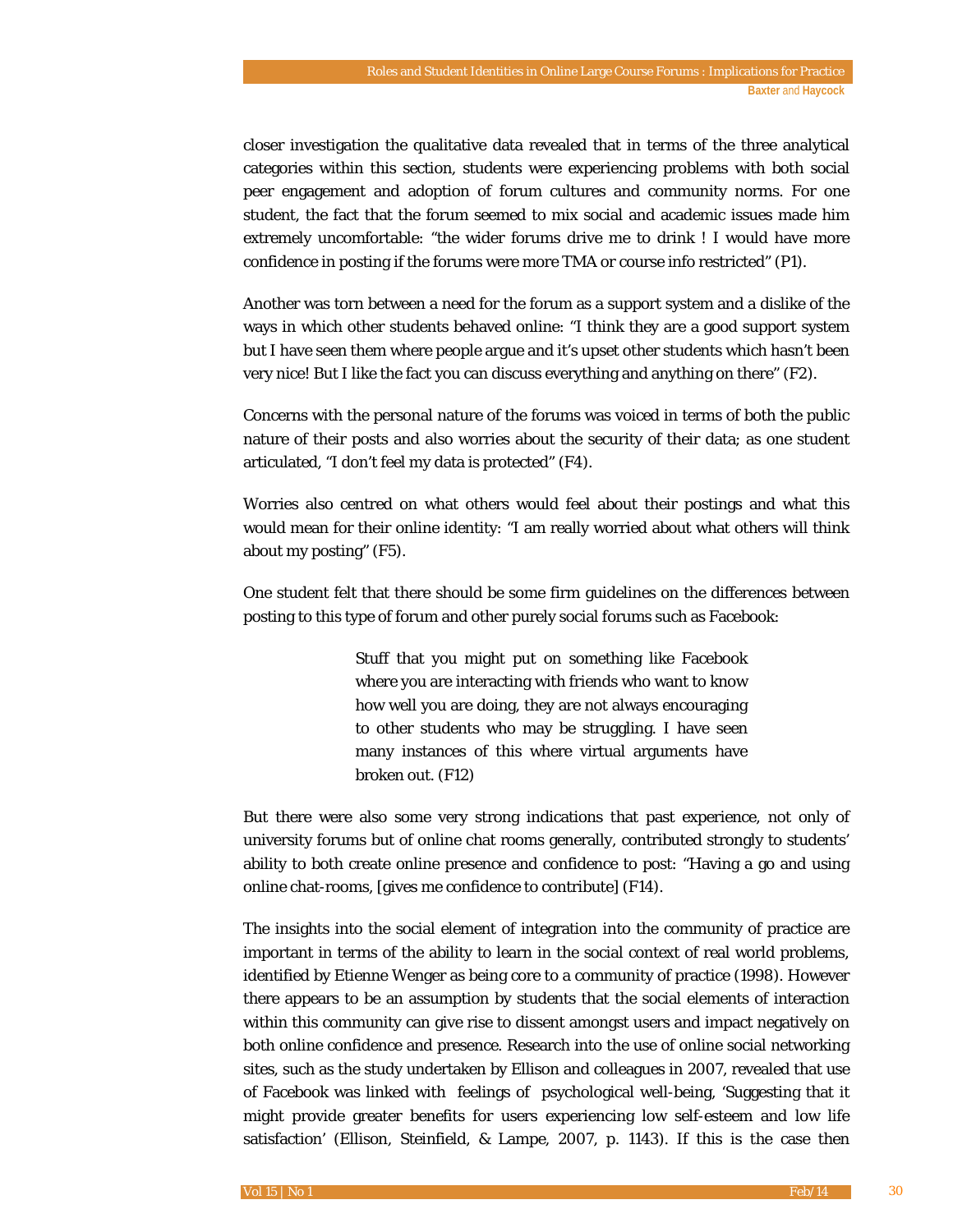students may well post on a forum in anticipation of receiving the same type of positive reinforcement for their efforts, which is often experienced when posting to other social networking sites. It could be argued that this is part of the creation of a community of practice; that the social elements are inseparable from academic content and that this mirrors a real life approach to dealing with issues within a community, forming an integral part of the move from peripheral to full participation. But the perceptions of a number of students reflect that because the forum is hosted by an academic community that the focus should be on academic debate.

The data support the idea of the need to create online social presence, and the strong links between this and positive and negative emotions (Angelaki & Mavroidis, 2013), and the concerns voiced by student F5, reflect the deep concerns around the ways in which postings reflect the online persona of individuals. This is reflected in a number of responses during the study, for example the statement made by F124, relating to anonymity below. But insights into what enables students to post with confidence revealed the use of other online media to be strongly influential in their ability to create online presence and concomitant online resilience and motivation to post, as this student reported: "I think I'm of the Facebook generation, whereby posting on forums is a widely used form of communication, so I've had a lot of practice in it" (F69). Although some students clearly felt that the forums were not an appropriate arena for social engagement, when this social engagement was specifically linked to academic engagement their accounts were substantially different.

#### **Academic integration and engagement with peers.**

As discussed earlier, some research reflects that student to student interaction has less perceived value than that between tutor and student (Loizidou-Hatzitheodoulou, Vasala, Kakouris, Mavroidis, & Tassios, 2001); although this element did appear within the data it predominantly manifested in frustrations around social use of the forum. The data did reflect that students felt a sense of responsibility in terms of their posts; and that this responsibility was articulated in the degree to which they felt confident in their knowledge of the subject. Where this was lacking, students tended to perceive their own role as being fairly peripheral to the academic community:

> I don't think my lack of confidence in forums is down to the university. I am much more of a reader than a contributor: a last minute student so someone has always asked my question. Also some students seem so academically advanced I feel my contribution may be stupid. (F6)

Another student felt that the forum was too public and that one would be publically shamed by asking a question founded on a fundamental misunderstanding: "If one could have the choice of writing anonymously it may be easier, as I personally would be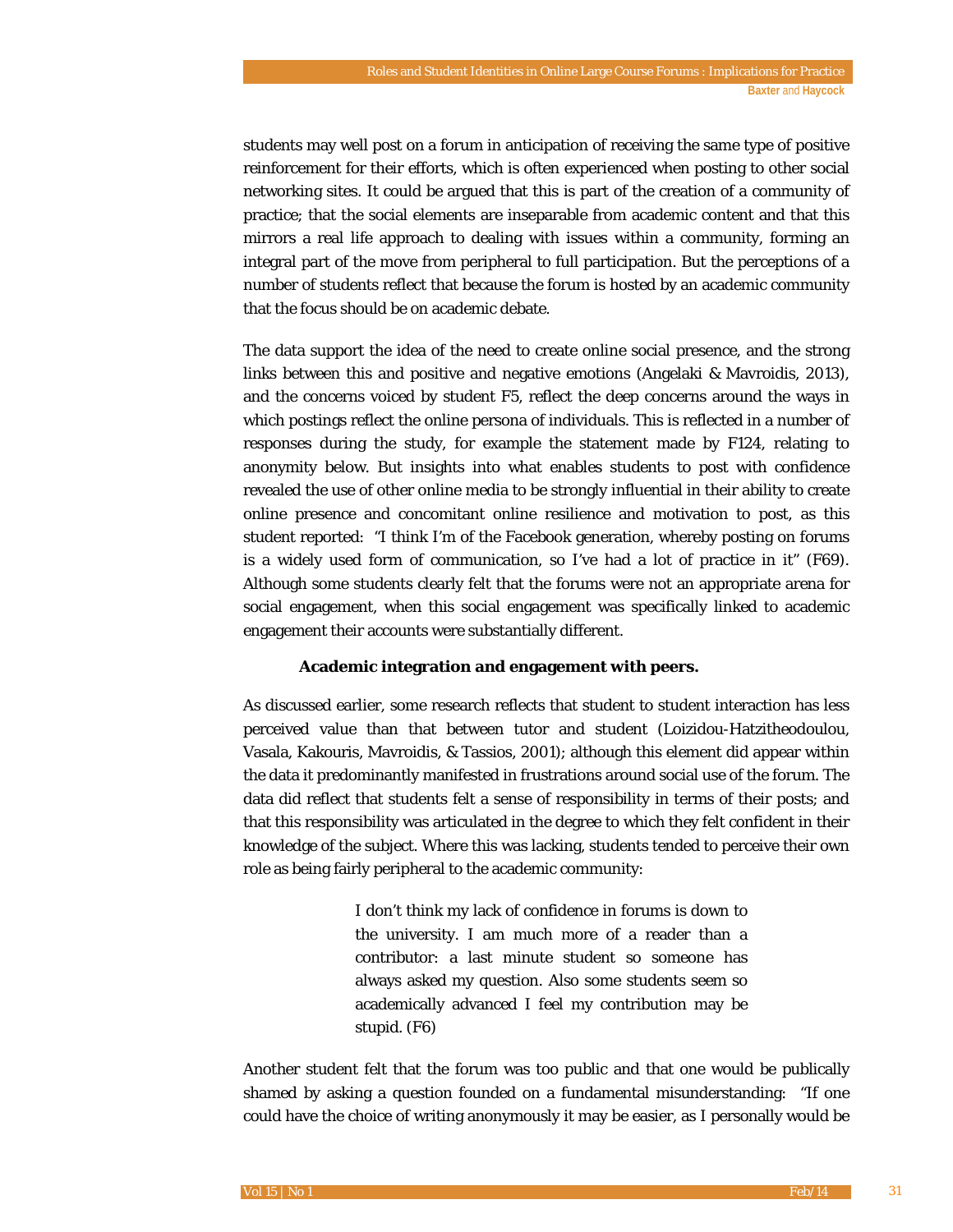a bit embarrassed if I really did misread the question, as basically the whole forum would know about it" (F124).

Although it is not clear whether this individual was participating as a lurker, reading posts rather than posting, the post suggests that they had little sense of the forum as a community, seeing it rather as a FAQ element in terms of the course, and certainly not as a learning environment. This may suggest that there is value in addressing the metacognitive functions of the forum and of exploring to a greater extent the student understandings of how they learn online, reflecting Akyol and Garrison's argument that this element is fundamental to successful online engagement (2011). What is not clear is the extent to which this contributes to learner identity. It also raises questions about the identity and role of the lurker within the community. Often pejoratively labelled a nonparticipator, or in corporate forums 'the taker who doesn't give back' (Smith & Kollock, 1999, p. 44), the lurker identity is an interesting one in terms of his or her role identity within the online community. The work of Nonnecke and Preece has uncovered some interesting insights into the way in which lurkers both perceive their own role in relation to the online community and are in turn imagined by other community members (Nonnecke, Andrews, & Preece, 2006; Preece, Nonnecke, & Andrews, 2004). The statements made by F6 and F124, above, reflect some of the findings of Nonnecke and Preece in the way in which learners imagine their online role, exemplifying the ways in which online learners perceive a reading only role and the qualities that they ascribe to colleagues that do post.

Many of the respondents in their research stated that by not posting they were contributing to the well-being of the community, citing the virtues of being a good listener, of not dominating and only posting if they feel that their post would offer a perceptibly valuable contribution to the community (Nonnecke, Andrews, & Preece, 2006, p. 212). One of the most interesting insights to emerge from their research in relation to this study was that individuals felt that by posting they were assuming a degree of expertise in the subject: In these instances even an opinion, due to its text based nature (rather than spoken), assumed an air of authority (p. 212). If this is the case then posting to some individuals may seem like too precipitate a move from novice to expert within the online community: an element worthy of further investigation.

This along with a number of comments on the way participants engaged with academic elements of the forum supported the findings of Ardichvili, Page, and Wentling (2003) and reflected that the affective domain is very influential in terms of enhancement of student engagement and identity, whilst also supporting its role in the construction of social presence, of an online identity that positively affected learner agency and motivation (Angelaki & Mavroidis, 2013) as this student articulates: "I am not afraid to speak up in the forums as I believe we can learn from our mistakes" (F61).

In the case of this student (and a number of others), there was a substantial amount of evidence that developing online presence in other social networking situations proved very helpful in encouraging swifter engagement with this forum, and that this not only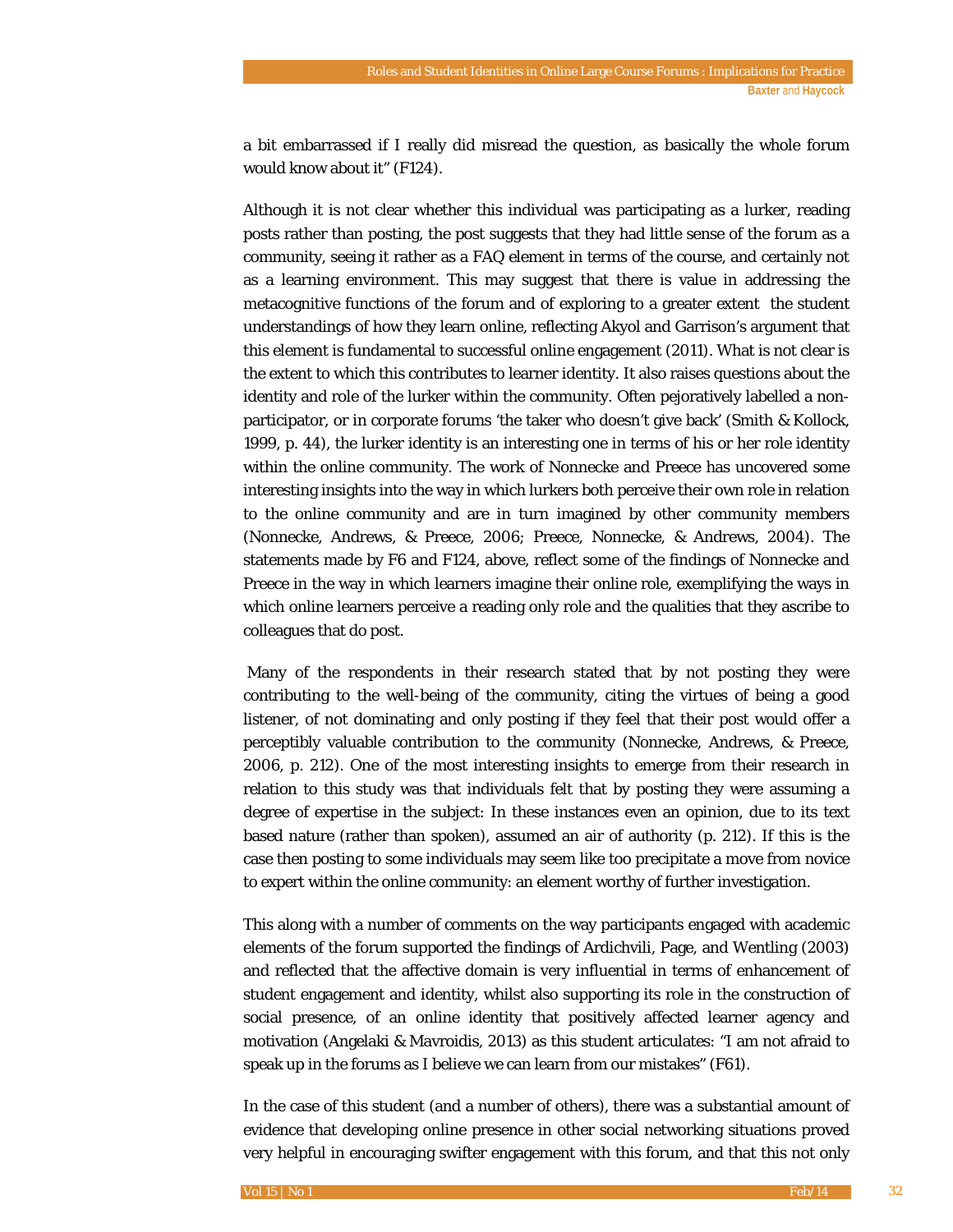contributed to a deeper level of participation but also led to peer facilitation, students helping less confident students to participate: "Most posts seem friendly and nonjudgemental. There is an atmosphere of helpfulness and of all being in the same boat" (F67).

But there was also evidence that failure to achieve adequate social online presence was problematic, not only for the individual but for those attempting to engage with that particular individual: "My main problem is understanding how the forums are used by others, you know: information about other users" (F50).

Feelings of posting into a vacuum with textual identities feeling indistinct and lacking substance caused some learners to feel isolated, either because this element made them feel reluctant to post, or because they felt that because they didn't feel any sense of familiarity with other participants, they found it difficult to feel part of the forum.

Feelings of academic integration and concomitant periphality appeared to be more influenced by student's ability to *appear* knowledgeable and confident online: the extent to which their online identity manifested as peripheral or central to the academic community. This was achieved in a number of ways : via integration on the part of other students who encouraged participation by peer support; by familiarity with the construction and maintenance of an online identity due to previous participation in social networking sites; and finally through the extent to which learners could adapt to the culture of the forum or perceived it to be an alien and sometimes hostile environment. The extent to which students were able to engage with peers in a supportive and helping manner appeared to colour their perceptions of the community, enhancing their sense of legitimacy and authenticity. This would tend to indicate that further studies such as that carried out by Hew and Cheung in 2008 into peer facilitation may be helpful in evaluating the extent to which peer facilitation schemes could enhance online presence and promote salient and agentive online student identities.

The final area for data analysis investigates forum management and structure and the impact of moderator interventions and activities.

#### **Forum management and structure.**

Although the previous discussions reflect the plentiful evidence in support of Zembylas' argument that familiarity with online forum participation aids swifter integration, and also that students were in some cases employing online communication styles learned elsewhere, there was also evidence to suggest that students viewed this large forum as being very different both in nature and structure to other online environments. The actual structure of the forum was often seen to be problematic with sheer quantity of posts proving overwhelming to some students: "Sometimes it seems confusing when trying to find a particular topic as some topics seem to be merged and some do not" (F96).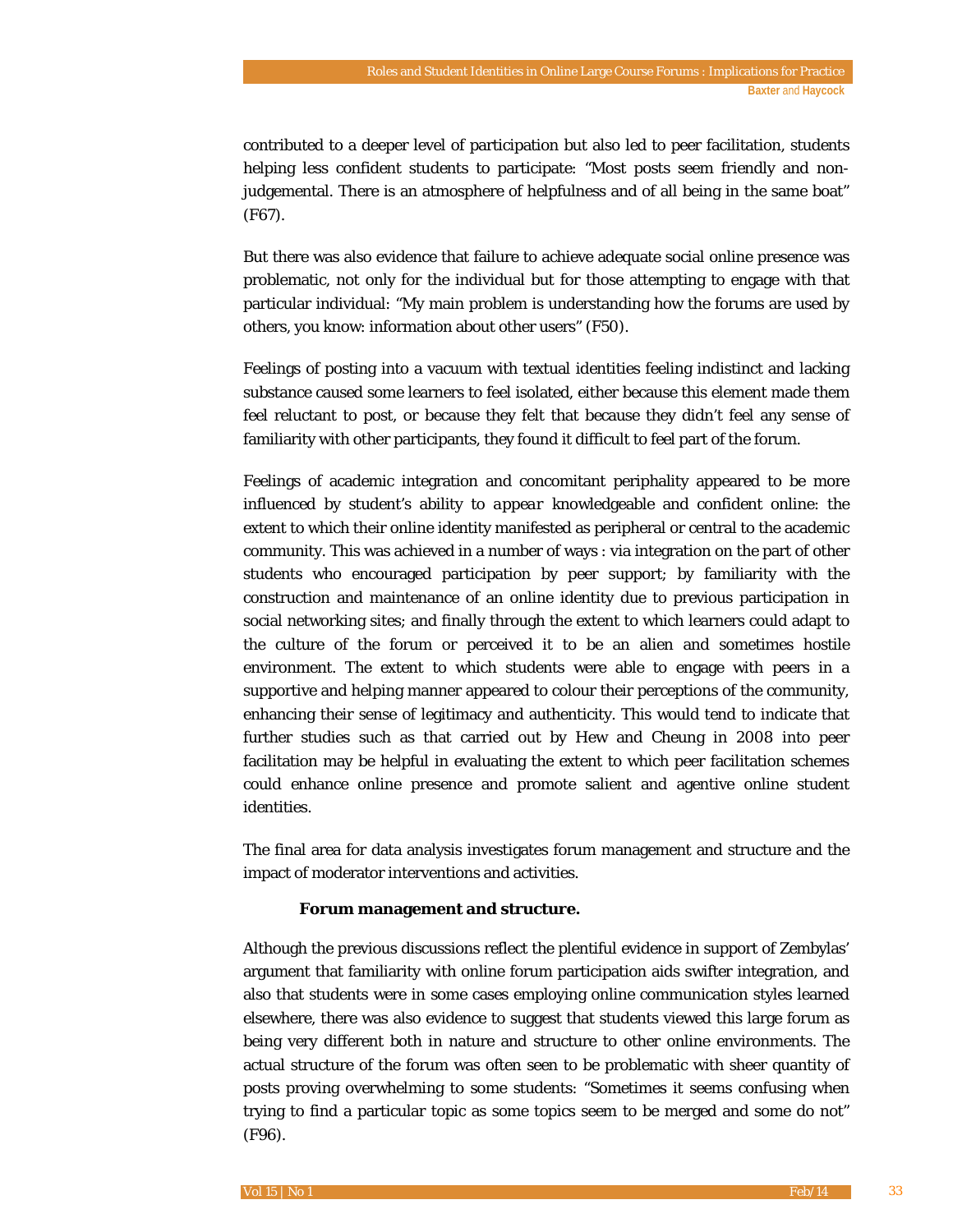A substantial element of whether the forum was perceived to be useful was based around perceptions of the role of the moderator. In terms of integration into the community the students mentioned less about the expert role of the moderator, and spoke more of the moderator in terms of an ability to manage. This was particularly so in terms of the management of difficult situations, often termed 'flaming' in the online environment: "Sometimes I've seen some very negative responses to well-meaning posts and would like to see these removed" (F105).

Although the moderator in this case was not taking a tutoring role there was a feeling amongst a number of students that this should be the case, that the moderator should both initiate and shape discussions: "In other forums I found directed discussions and small buddy groups used there very useful, this could be extended here and make this much more than a social forum" (F19).

The feeling that the moderator should be acting in the role of academic expert offers some insight into the ways in which learners need the moderator in order to define their own positions within the community. Without the expert taking a strong steer and providing shape for discussions, there seemed to be a sense amongst students that the community had no shape, that it lacked an aspirational centre to which the students could gravitate in their progress from novice to expert. This appeared to impact on student perceptions of usefulness of the forums and core beliefs about the purpose of a forum in this academic context. There was the feeling among some students that this social forum was out of place in an academic context and that remarks not pertaining directly to academic matters should be reserved for Facebook pages or other sub-group formations outside of the control of the university.

Work done by Mazzonlini and Maddison (2003) reflects how difficult it is for moderators to achieve a balance between too much intervention and too little, whilst also highlighting how perceptually important for students it is to achieve this balance.

### Conclusion

The study has revealed that the insights gained from taking this approach to the study of large forums has value in its capacity to reveal learner perceptions and the ways in which they impact on motivation and learner identity. In exploring the elements which enhance student motivation within this environment, the research has highlighted both the power and complexity of using this medium in order to create an online academic student community of practice. Many of the elements which the literature points to as enhancing student motivation and swift integration within the forum are paradoxically the very attributes that may prove detrimental to the participation and integration of other students. A particularly powerful example of this is the transfer of skills and expectations acquired within the context of other social networking environments to the academic environment.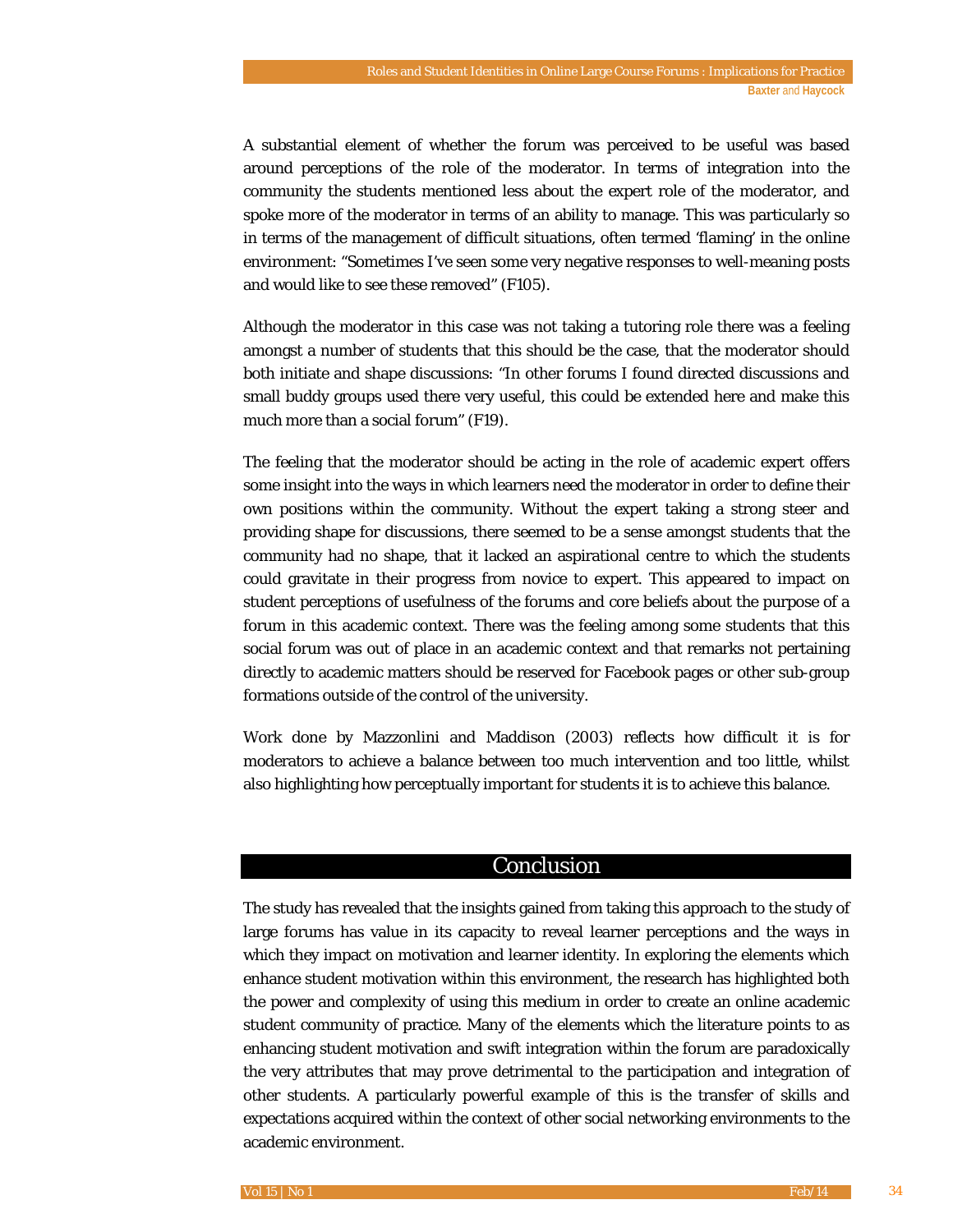The research also illuminates both challenge and opportunities within the context of student to student interaction. Although students found some student to student interactions problematic there was no evidence that those containing academic content were viewed as having a lower perceptible value than tutor to student interactions. However what was evident was that social interactions were viewed as having lower value than those which related to academic content. This suggests that perhaps the nature of this forum may need to be reviewed in light of student expectations. An important finding of this study is that academic peer to peer support was both valued and valuable in its capacity to place academic issues in the affective as well as the cognitive domain, supporting the work of Loizidou-Hatzitheodoulou et al. (2001). In terms of the function of this type of forum as an identity enhancer, its function to encourage students to feel part of an academic community, these insights are important.

The work highlighted a number of elements pertaining to the challenges inherent in using this forum for academic community integration and points to some elements that are worthy of consideration in pedagogic terms. Returning to the analytic framework illustrated in Figure 3 the investigation raises several considerations for future research. In terms of forum management and structure, the study has highlighted the power of student expectations in this realm. With little understanding of the constructivist premise upon which this tool is based, students appear to struggle with their understandings of what the forum is for, what purpose it serves in terms of their overall academic goals and aspirations. It was clear to most that this forum was designed as a form of support, but this term in itself needs to be unpacked. Evidence of this was most prevalent in the ways in which students were attempting not only to adapt presence creation techniques learned elsewhere, but also within their expectations of what support means in this context, powerfully illustrated by the student who articulated feelings that some students were expecting similar reactions from online peers in this context, to the positive reinforcement they receive on Facebook when making similar postings.

Expectations of the tutor were voiced in terms of the way in which the forum is managed and this area again raised the difficulties outlined by Mazzolini and colleagues in terms of levels of actual and anticipated tutor intervention (2003). Although there was evidence that students were aware of the tutor as an authority figure, reactions to this were mixed, some students feeling that this constrained expression, and others feeling that the tutor needed to take a more assertive stance, particularly in relation to posts that were perceived to be inappropriate in some form. In terms of student integration into the community, this was described on a number of occasions as 'policing', and perceived by a number of students as a vital element in order to feel able to safely contribute to the forum. This element of psychological safety, initially featuring in the work of Maslow (Maslow, Frager, & Fadiman, 1970; Maslow & Lowry, 1968), was later adapted by Gilly Salmon as a central tenet within her work in relating Maslow's hierarchy of needs to the online moderating context (see Salmon, 2002; Salmon, 1998).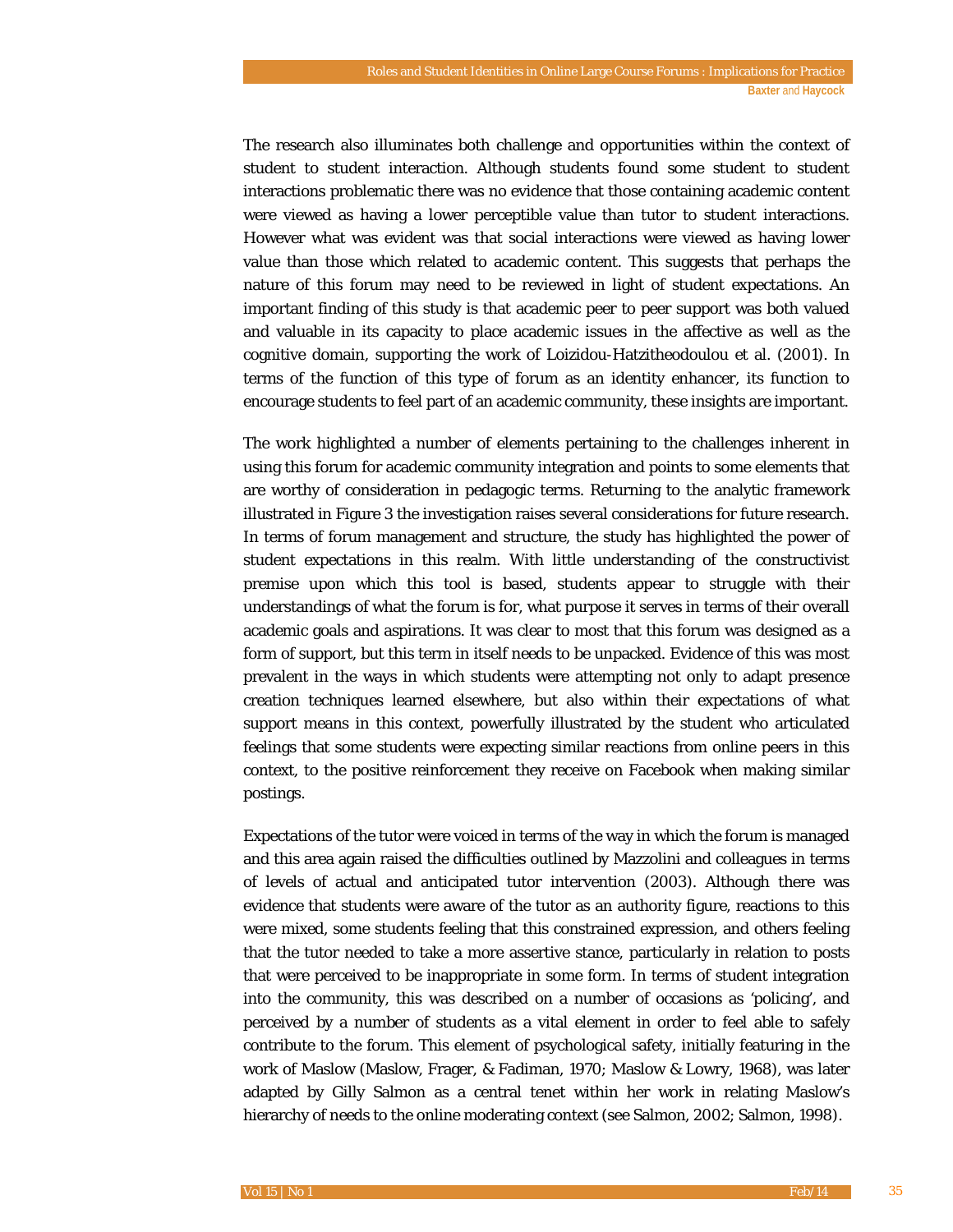Finally the study revealed that whilst there are potentialities within this type of interaction that these need to be evaluated in terms of the detrimental impact that large forums of this kind may have on learner engagement and identity. Early studies into MOOCs carried out at The University of California indicate that this form of learning, to which large online forums are central, does appear to have high levels of attrition (Rivard, 2013). Recent work carried out at The Open University UK reflects that the average completion rate (completing a course and receiving a certificate of completion) is 10% (Parr, 2013; Jordan, 2013). Although there are a number of confounding variables within these studies, they do raise several questions relating to their value in terms of creating learner identity and the sense that this learner identity is rooted in a community of academic practice which both creates and sustains it through periods of difficulty and doubt. If learner identity and feelings of community integration are central to learner motivation as a number of studies have indicated they are, then the consideration of both elements may be vital to the future of online learning.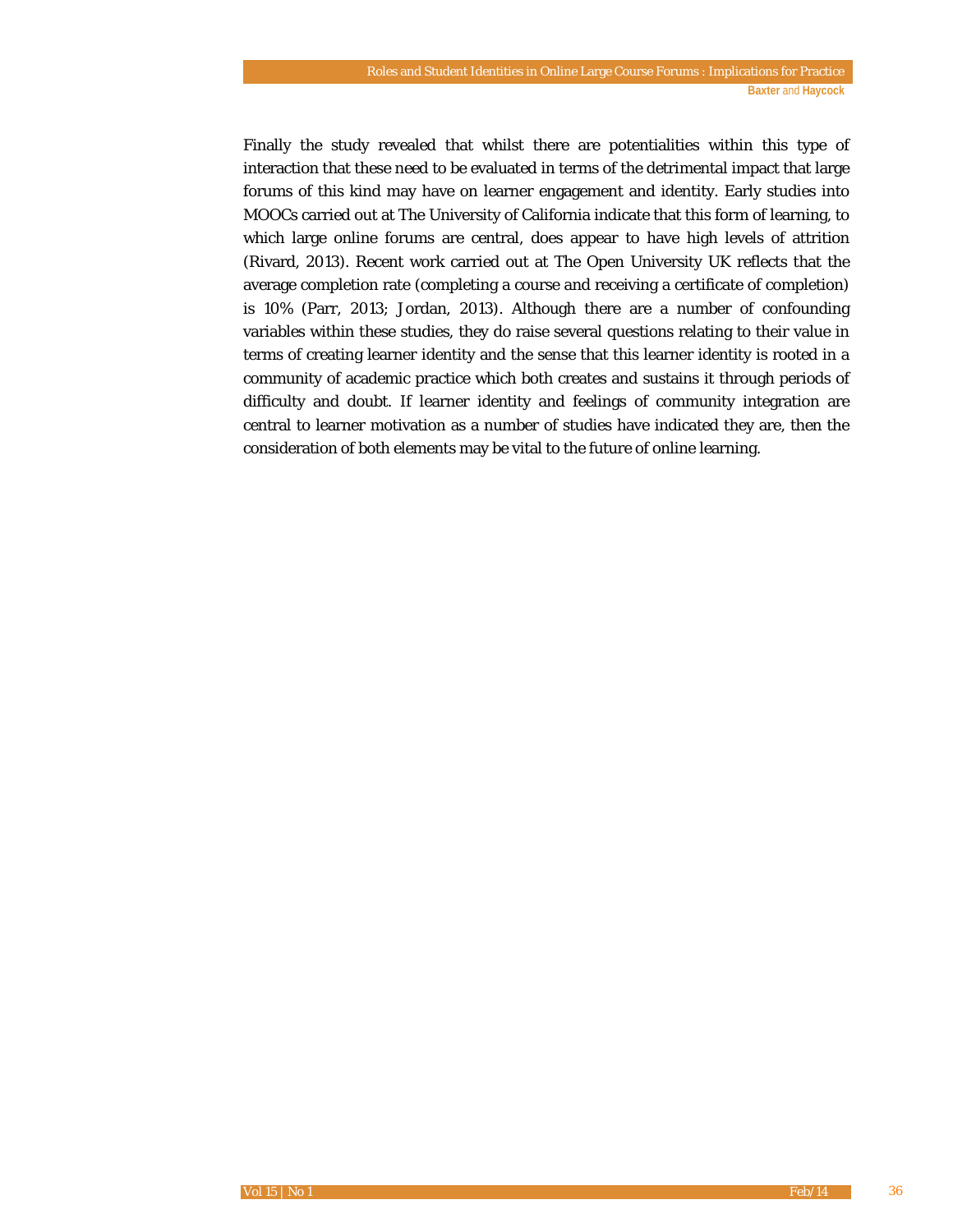#### References

- Akyol, Z., & Garrison, D. R. (2011). Assessing metacognition in an online community of inquiry. *The Internet and Higher Education, 14*(3), 183-190.
- Anderson, T., & McGreal, R. (2012). Disruptive pedagogies and technologies in universities. *Educational Technology and Society, 15(4), 380-389.*
- Angelaki, C., & Mavroidis, I. (2013). Communication and social presence: The impact on adult learners' emotions in distance learning. *European Journal of Open, Distance and e-Learning, 16*(1), 78.
- Ardichvili, A., Page, V., & Wentling, T. (2003). Motivation and barriers to participation in virtual knowledge-sharing communities of practice. *Journal of knowledge Management, 7*(1), 64-77.
- Baxter, J. (2010). Bien dans sa Peau : An investigation into the role of professional learning on the online teaching identities of HE lecturers. *21 Century Academic Identities Conference*. Retrieved from<http://oro.open.ac.uk/26313/>
- Baxter, J. (2011). An investigation into the role of professional learning on the online teaching identities of higher education lecturers. CREet : The Faculty of Education and Language Studies. Retrieved from<http://oro.open.ac.uk/33928/>
- Baxter, J. (2011a). Public sector professional identities: Etiolation or evolution; a review of the literature. Retrieved from<http://oro.open.ac.uk/29793/>
- Baxter, J. (2012). The impact of professional learning on the online teaching identities of higher education lecturers: The role of resistance discourse. *European Journal of Open, Distance and E-Learning, 1*(2).
- Baxter, J. (2012a). Who am I and what keeps me going? Profiling the distance student. *International Review of Research in Open and Distance Learning, 13*(4).
- Baxter, J., & Martyn, R. (2010). Student progression: Effective interventions and areas for development. The Open University, UK.
- Burke, P. J., & Reitzes, D. C. (1981). The link between identity and role performance. *Social Psychology Quarterly*, 83-92.
- Caravallo Johnson, G., & Watson, G. (2004). Oh Gawd, How am I going to fit into this?': Producing mature first year student identity. *Language and Education, 18*(6), 474-486.
- Cleveland-Innes, M., & Campbell, P. (2012). Emotional presence, learning, and the online learning environment. *The International Review of Research in Open and Distance Learning, 13*(4), 269-292.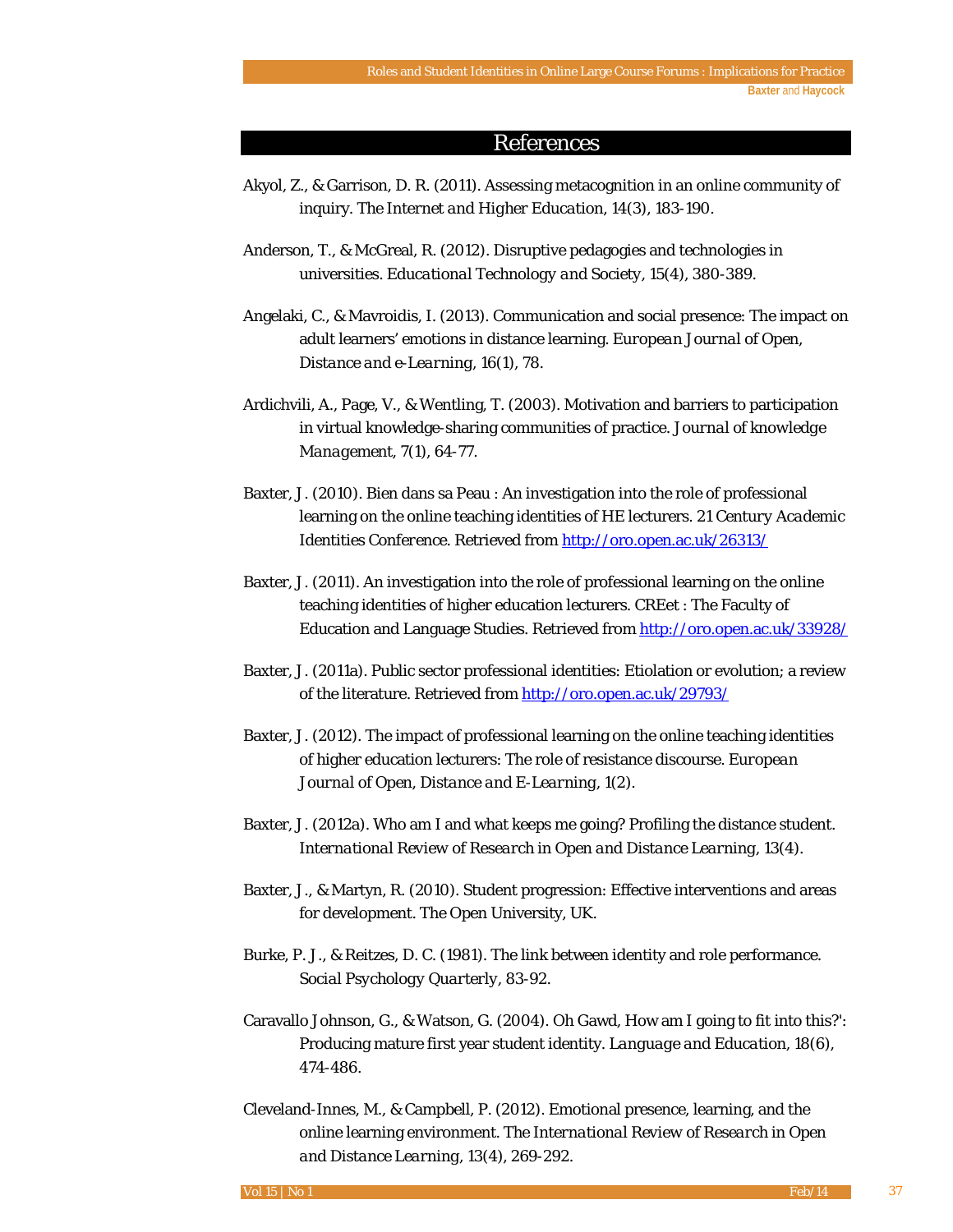- DeSanctis, G., Fayard, A.-L., Roach, M., & Jiang, L. (2003). Learning in online forums. *European Management Journal, 21*(5), 565-577.
- Duemer, L., Fontenot, D., Gumfory, K., Kallus, M., Larsen, J. A., Schafer, S., & Shaw, B. (2002). The use of online synchronous discussion groups to enhance community formation and professional identity development. *The Journal of Interactive Online Learning, 1*(2), 1-12.
- Ellison, N. B., Steinfield, C., & Lampe, C. (2007). The benefits of Facebook "friends:" Social capital and college students' use of online social network sites. *Journal of Computer*‐*Mediated Communication, 12*(4), 1143-1168.
- Garrison, D. (2007). Online community of inquiry review: Social, cognitive, and teaching presence issues. *Journal of Asynchronous Learning Networks, 11*(1), 61-72.
- Garrison, D. R., & Cleveland-Innes, M. (2005). Facilitating cognitive presence in online learning: Interaction is not enough. *The American Journal of Distance Education, 19*(3), 133-148.
- Groundwater-Smith, S. (1998). Putting teacher professional judgement to work. *Educational Action Research, 6*(1), 21-37. doi: 10.1080/09650799800200051
- Hammond, M. (2000). Communication within on-line forums: The opportunities, the constraints and the value of a communicative approach. *Computers & Education, 35*(4), 251-262.
- Haycock, J. (2008). *Making first class impressions*. Paper presented at the 3rd Open CETL Conference: Building Bridges, The Open University UK.
- Henri, F. (1992). Computer conferencing and content analysis. *Collaborative learning through computer conferencing* (pp. 117-136). Springer.
- Hew, K. F., & Cheung, W. S. (2008). Attracting student participation in asynchronous online discussions: A case study of peer facilitation. *Computers & Education, 51*(3), 1111-1124.
- Hewitt, A., & Forte, A. (2006). Crossing boundaries: Identity management and student/faculty relationships on the Facebook. Poster presented at CSCW, Banff, Alberta, 1-2.
- Hewson, C. (2003). Conducting research on the internet. *The Psychologist, 16*(6), 290- 293.
- Johnson, C. M. (2001). A survey of current research on online communities of practice. *The Internet and Higher Education, 4*(1), 45-60.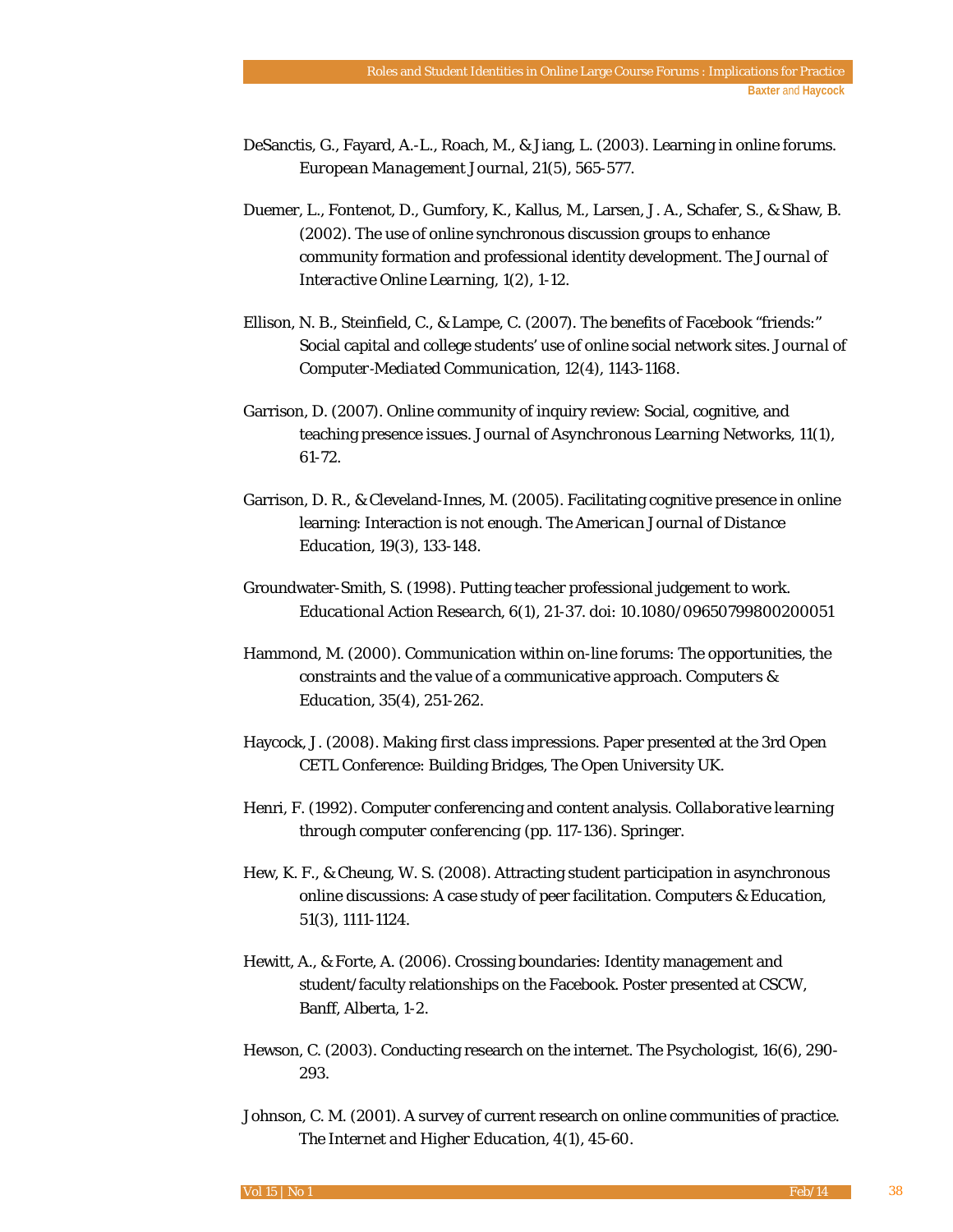- Jonassen, D., Davidson, M., Collins, M., Campbell, J., & Haag, B. B. (1995). Constructivism and computer mediated communication in distance education. *American Journal of Distance Education, 9*(2), 7-26.
- Jordan, K. (2013). MOOC Completion rates: The data. Retrieved from <http://www.katyjordan.com/MOOCproject.html>
- Lave, J., & Wenger, E. (1991). *Situated Learning: Legitimate periperal participation*. Cambridge Cambridge University Press.
- Loizidou-Hatzitheodoulou, P., Vasala, P., Kakouris, A., Mavroidis, I., & Tassios, T. (2001). *Types of communication in distance learning and their contribution to the educational process. The case of the students of the postgraduate module 'Open and Distance Education' of HOU.* Paper presented at the 1st Panhellenic Conference for Open and Distance Education , Greece.
- Maslow, A. H., Frager, R., & Fadiman, J. (1970). *Motivation and personality* (Vol. 2). Harper & Row New York.
- Maslow, A. H., & Lowry, R. (1968). *Toward a psychology of being*. London: Wilder Publications.
- Mazzolini, M., & Maddison, S. (2003). Sage, guide or ghost? The effect of instructor intervention on student participation in online discussion forums. *Computers & Education, 40*(3), 237-253.
- Nonnecke, B., Andrews, D., & Preece, J. (2006). Non-public and public online community participation: Needs, attitudes and behavior. *Electronic Commerce Research, 6*(1), 7-20.
- OLTF. (2011). Collaborate to compete: Seizing the opportunity of online learning for UK higher education. In D. L. Bridley (Ed.), *HEFCE: The Higher Education Funding Council for England*.
- Parr, C. (2013). MOOC completion rates below 7%. *The Times Higher Education.* Retrieved from [http://www.timeshighereducation.co.uk/news/mooc](http://www.timeshighereducation.co.uk/news/mooc-completion-rates-below-7/2003710.article)[completion-rates-below-7/2003710.article](http://www.timeshighereducation.co.uk/news/mooc-completion-rates-below-7/2003710.article)
- Preece, J., Nonnecke, B., & Andrews, D. (2004). The top five reasons for lurking: Improving community experiences for everyone. *Computers in Human Behavior, 20*(2), 201-223.
- Reason, P., & Bradbury, H. (2001). *Handbook of action research: Participative inquiry and practice*. London: Sage Publications Limited.